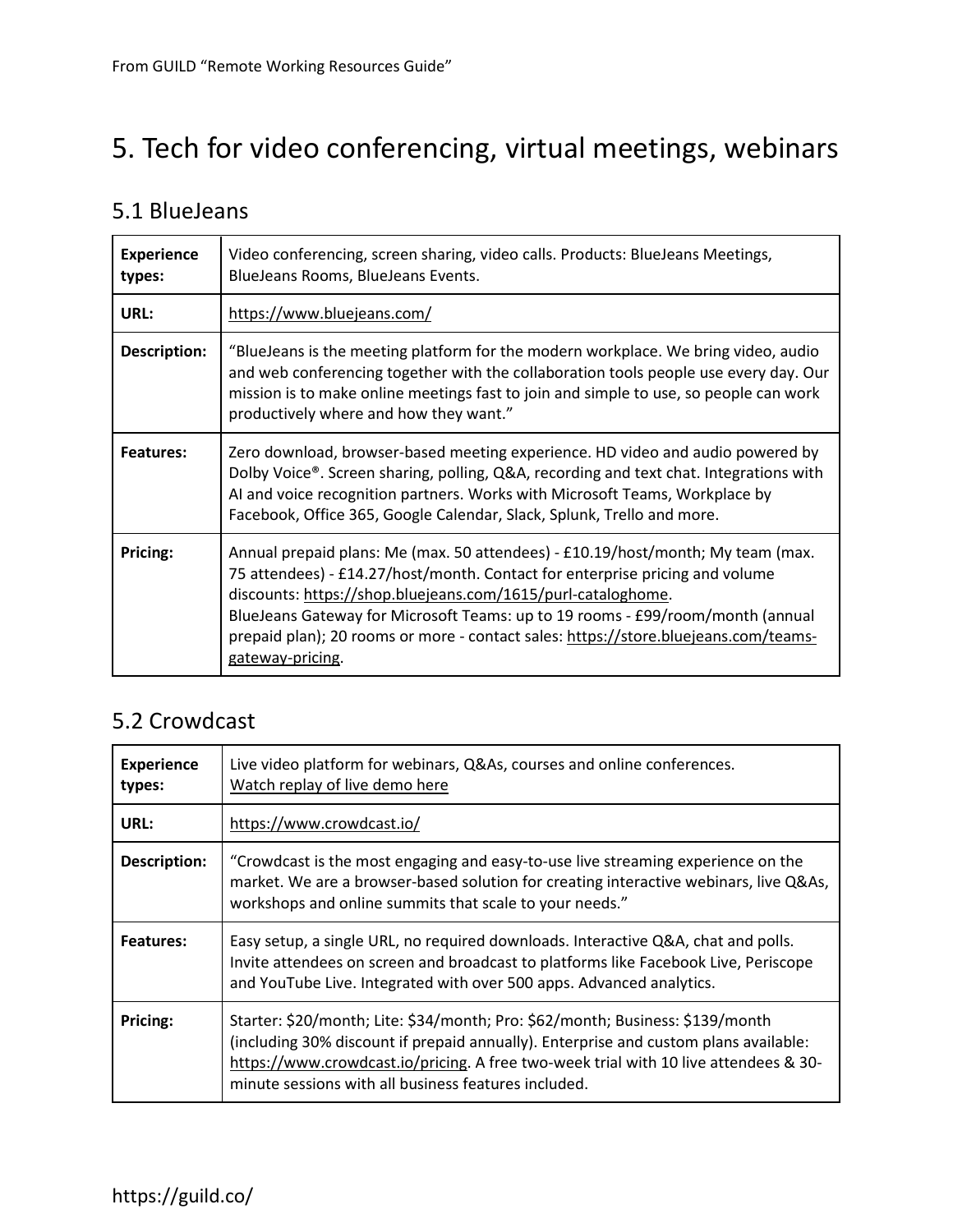## 5.3 Google Hangouts

| <b>Experience</b><br>types: | Communication software for messaging, voice and video calls.                                                                                                                                                                                                                                                         |
|-----------------------------|----------------------------------------------------------------------------------------------------------------------------------------------------------------------------------------------------------------------------------------------------------------------------------------------------------------------|
| URL:                        | https://hangouts.google.com/                                                                                                                                                                                                                                                                                         |
| <b>Description:</b>         | "Hangouts brings conversations to life with photos, emoji and even group video calls<br>for free."                                                                                                                                                                                                                   |
| <b>Features:</b>            | Messaging: one-on-one conversations or group chats (up to 150 people), chats synced<br>on all devices. Video: one-on-one or group calls with up to 10 people. Voice: free calls<br>to other Hangouts users, call almost any phone number in the US and Canada for free,<br>and get low rates on international calls. |
| Pricing:                    | Free (with other Hangout users)                                                                                                                                                                                                                                                                                      |

#### 5.4 GoToWebinar

| <b>Experience</b><br>types: | Webinar platform                                                                                                                                                                                                                                                                                                                                                                   |
|-----------------------------|------------------------------------------------------------------------------------------------------------------------------------------------------------------------------------------------------------------------------------------------------------------------------------------------------------------------------------------------------------------------------------|
| URL:                        | https://www.gotomeeting.com/en-gb/webinar                                                                                                                                                                                                                                                                                                                                          |
| Description:                | "Setting up webinar conferencing shouldn't be a hassle. Forget the clicks, clutter and<br>confusion. Just choose an event date, and GoToWebinar webinar services will walk<br>you through the rest."                                                                                                                                                                               |
| <b>Features:</b>            | Event management, flexible scheduling, webinar templates; promoting webinars with<br>custom webinar invitations, registration page and automated email reminders;<br>engagement dashboards, presenter webcams, polls and surveys; recording, pre-<br>recorded events, integrations with marketing automation, CRM and more; attendee<br>reports, event analytics, source tracking. |
| Pricing:                    | Free trial for 7 days. Starter (100 participants): £69/month; Pro (500 participants):<br>£159/month; Plus (1,000 participants): £319/month. Contact sales for enterprise<br>plans: https://www.gotomeeting.com/en-gb/webinar/pricing.                                                                                                                                              |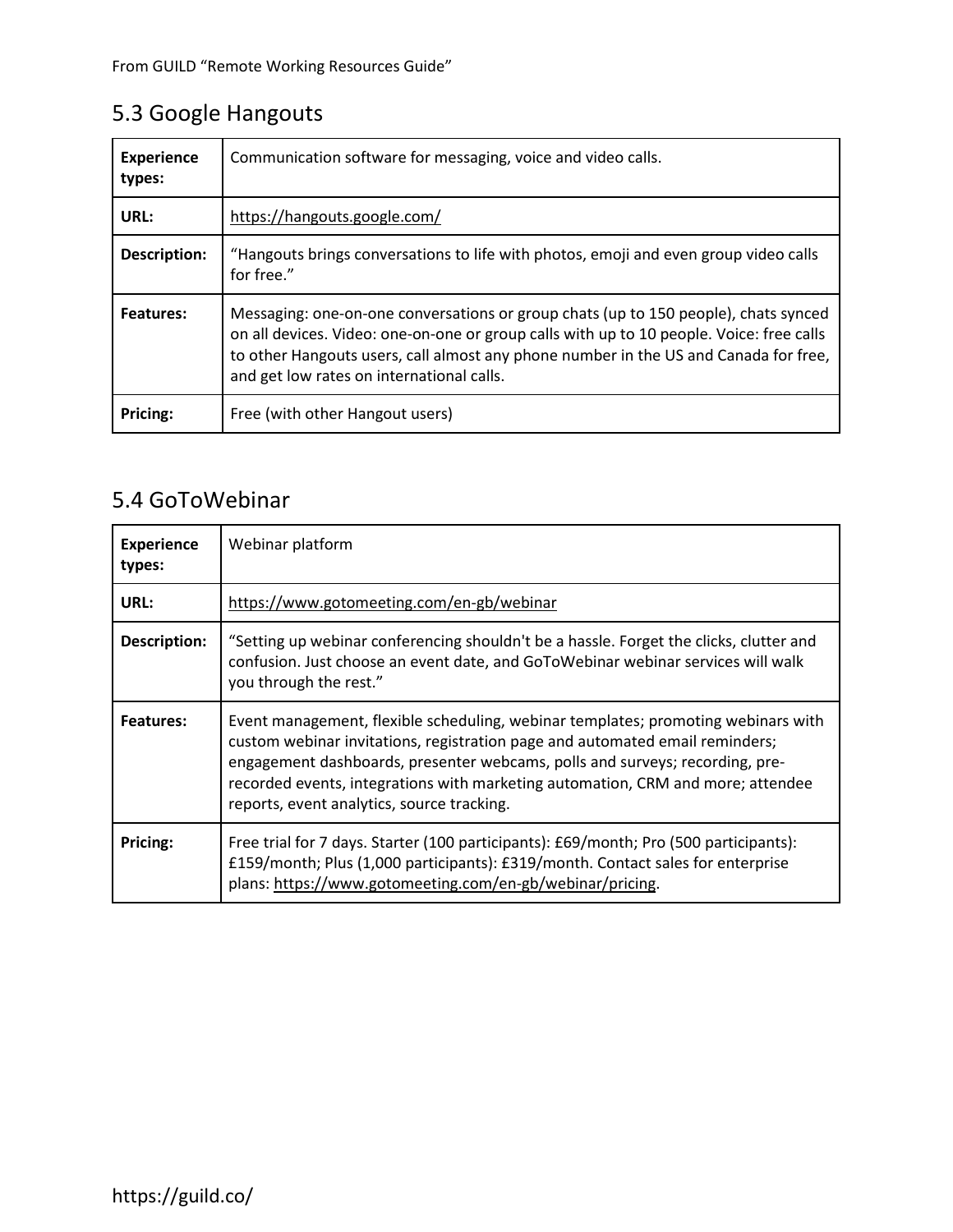### 5.5 Jitsi Meet

| <b>Experience</b><br>types: | Free video conferencing solution.                                                                                                                                                                                                                                                       |
|-----------------------------|-----------------------------------------------------------------------------------------------------------------------------------------------------------------------------------------------------------------------------------------------------------------------------------------|
| URL:                        | https://jitsi.org/jitsi-meet/                                                                                                                                                                                                                                                           |
| <b>Description:</b>         | "Jitsi is a set of open-source projects that allows you to easily build and deploy secure<br>video conferencing solutions. Jitsi Meet is a fully encrypted, 100% open source video<br>conferencing solution that you can use all day, every day, for free — with no account<br>needed." |
| Features:                   | Sharing your desktop, presentations and more; inviting users via a simple, custom<br>URL; editing documents together using Etherpad; integrated chat; HD audio;<br>encryption by default and advanced security settings; 100% open source.                                              |
| Pricing:                    | Free                                                                                                                                                                                                                                                                                    |

#### 5.6 Join.me

| <b>Experience</b><br>types: | A web-based collaboration software application for screen-sharing and online<br>meetings.                                                                                                                                   |
|-----------------------------|-----------------------------------------------------------------------------------------------------------------------------------------------------------------------------------------------------------------------------|
| URL:                        | https://www.join.me/                                                                                                                                                                                                        |
| Description:                | "We're a collaboration tool designed to cut through pointless processes, politics and<br>protocols with a single click. We help you, your team and your company by making<br>collaboration simple, instant and continuous." |
| Features:                   | Audio, recording, scheduling, remote control. Personalised meeting link, customised<br>meeting background, toll-free. One-click screen sharing.                                                                             |
| Pricing:                    | Lite (up to 5 participants per meeting): \$9/month; Pro: £13/month; Business:<br>£20/month (all billed on an annual per user basis). https://www.join.me/pricing                                                            |

### 5.7 ON24

| <b>Experience</b><br>types: | Platform for interactive webinar and content experiences.                                                                                                                                                                         |
|-----------------------------|-----------------------------------------------------------------------------------------------------------------------------------------------------------------------------------------------------------------------------------|
| URL:                        | https://www.on24.com/                                                                                                                                                                                                             |
| <b>Description:</b>         | "On a mission to transform the way marketers market, powering the live, always-on<br>and personalised webinar and content experiences that businesses need to create<br>engagement, deliver data, find demand and drive revenue." |
| <b>Features:</b>            | Webinar platform, virtual environments, engagement hub, demand generation.                                                                                                                                                        |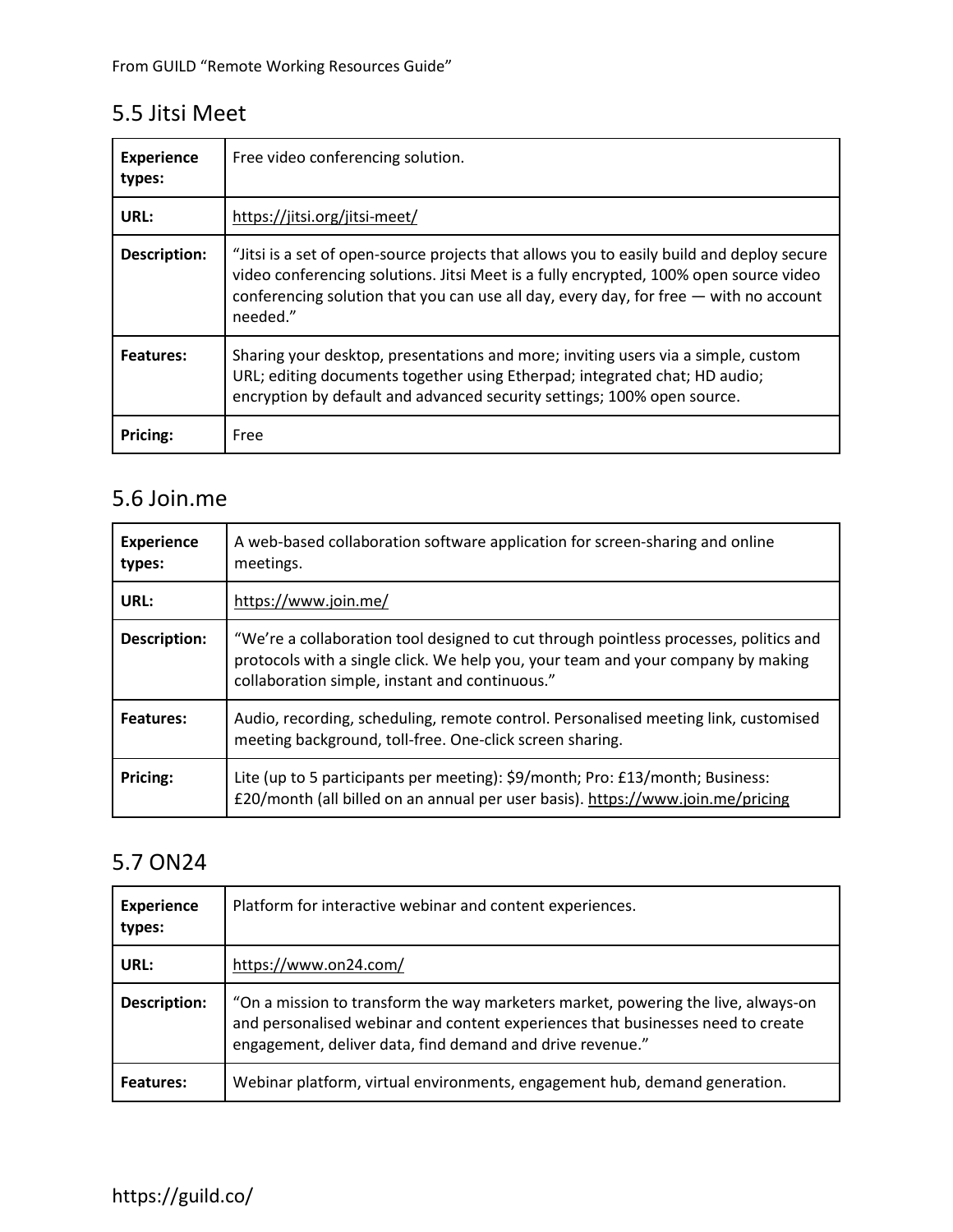| <b>Pricing:</b> | Variety of pricing models, from starter webinar packages to global webinar and |
|-----------------|--------------------------------------------------------------------------------|
|                 | content marketing solutions: https://www.on24.com/pricing/.                    |

## 5.8 Skype

| <b>Experience</b><br>types: | Communication tool: chat and free calls (up to 50 people) for audio or video<br>conferencing on any device.                                                                                                                                                                                                                             |
|-----------------------------|-----------------------------------------------------------------------------------------------------------------------------------------------------------------------------------------------------------------------------------------------------------------------------------------------------------------------------------------|
| URL:                        | https://www.skype.com/                                                                                                                                                                                                                                                                                                                  |
| Description:                | "Skype is software that enables the world's conversations. Millions of individuals and<br>businesses use Skype to make free video and voice one-to-one and group calls, send<br>instant messages and share files with other people on Skype. You can use Skype on<br>whatever works best for you - on your mobile, computer or tablet." |
| <b>Features:</b>            | Audio and HD video calling, smart messaging, screen sharing, call recording and Live<br>subtitles, calling phones, private conversations.                                                                                                                                                                                               |
| Pricing:                    | Free calls for up to 50 people. See Microsoft Teams if you're looking for an enterprise<br>solution.                                                                                                                                                                                                                                    |

## 5.9 TwentyThree

| <b>Experience</b><br>types: | Webinar and video marketing platform.                                                                                                                                                                                                                                                                                            |
|-----------------------------|----------------------------------------------------------------------------------------------------------------------------------------------------------------------------------------------------------------------------------------------------------------------------------------------------------------------------------|
| URL:                        | https://www.twentythree.net/webinars                                                                                                                                                                                                                                                                                             |
| Description:                | "We've changed the decade-old webinar systems you've used to generate leads,<br>engage your audience and educate your customers. Finally eliminate your manual<br>webinar processes and start focusing on the results. Bring landing pages, emails,<br>production and on-demand videos into a single tool."                      |
| <b>Features:</b>            | Easy-to-build landing pages and collector forms, transactional webinar emails, chat<br>and questions to engage with audiences, on-demand video and webinar hub, editor.<br>Full reports on visits, conversions, attendees and leads. Letting speakers and<br>audiences join webinars directly from their browser, on any device. |
| Pricing:                    | 14-day free trial. Webinars: \$199/month; Video Marketing Platform: \$499/month;<br>Complete Video Marketing Platform with Webinars: \$699/month; Enterprise: \$2,500<br>starting price. https://www.twentythree.net/pricing                                                                                                     |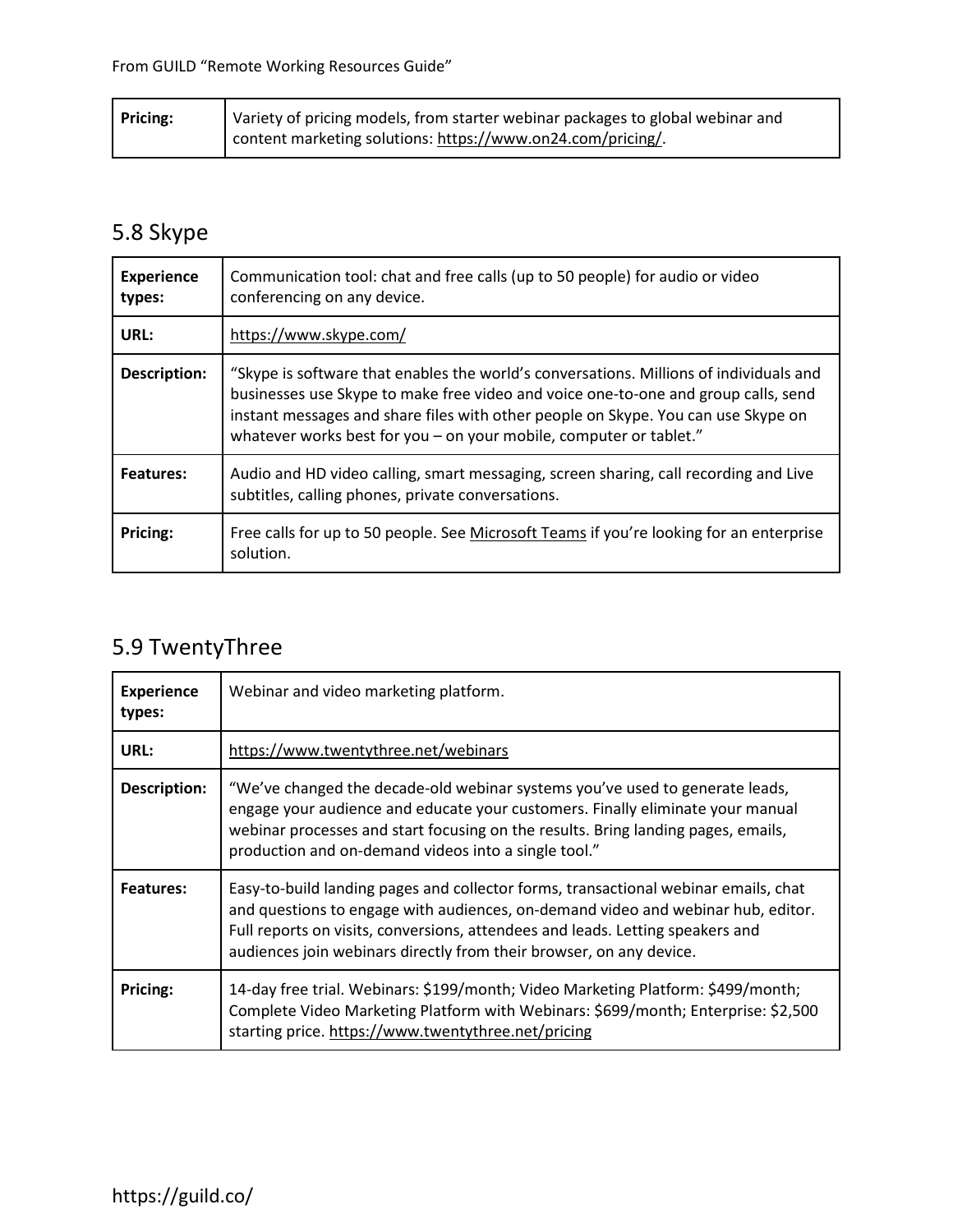### 5.10 Webex

| <b>Experience</b><br>types: | Enterprise solution for video conferencing, online meetings, screen sharing and<br>webinars.                                                                                                                                                                                                                                                                                                  |
|-----------------------------|-----------------------------------------------------------------------------------------------------------------------------------------------------------------------------------------------------------------------------------------------------------------------------------------------------------------------------------------------------------------------------------------------|
| URL:                        | https://www.webex.com/                                                                                                                                                                                                                                                                                                                                                                        |
| <b>Description:</b>         | "Whether you're orchestrating large online events, running marketing campaigns,<br>generating leads, delivering interactive training, collaborating with remote colleagues,<br>or providing live technical support, Webex applications offer the right web<br>conferencing solution to meet your needs."                                                                                      |
| Features:                   | Video conferencing and online meetings, team collaboration (group messaging, file<br>and screen sharing, white boarding etc.); interactive webinars with HD video and<br>broadcast-quality audio for audiences up to 3,000; large-scale virtual events for up to<br>100,000 participants; online learning (breakout sessions, testing and automated<br>grading with over 1,000 participants). |
| Pricing:                    | Free for personal use. Starter (small teams): £11.25/month/host; Plus (mid-size<br>teams): £14.85/month/host; Business (large teams): £22.50/month/host. First month<br>free when signing up for a monthly plan. Four months free when purchasing an annual<br>plan. Use code at checkout: wecare2020. https://www.webex.com/pricing/index.html                                               |

## 5.11 Whereby

| <b>Experience</b><br>types: | Video call solution                                                                                                                                                                                                                                                                                   |
|-----------------------------|-------------------------------------------------------------------------------------------------------------------------------------------------------------------------------------------------------------------------------------------------------------------------------------------------------|
| URL:                        | https://whereby.com/                                                                                                                                                                                                                                                                                  |
| <b>Description:</b>         | "Whereby is a flexible tool providing you with video meetings in the browser – no<br>downloads and no logins for guests. We believe it shouldn't matter where work<br>happens. As a fully flexible remote team, we're on a mission to give people the<br>freedom to work and live where they thrive." |
| Features:                   | Joining with a click (no downloads, PIN codes or registration for guests), screen<br>sharing, custom branding, recording, mobile support, hosting up to 50 participants.                                                                                                                              |
| Pricing:                    | Free - 1 user, 1 meeting room; Pro - \$9.99/month (1 user, 3 meeting rooms); Business<br>- \$59.99/month (multiple users & admins, 10 to $\infty$ meeting rooms).<br>https://whereby.com/information/pricing/                                                                                         |